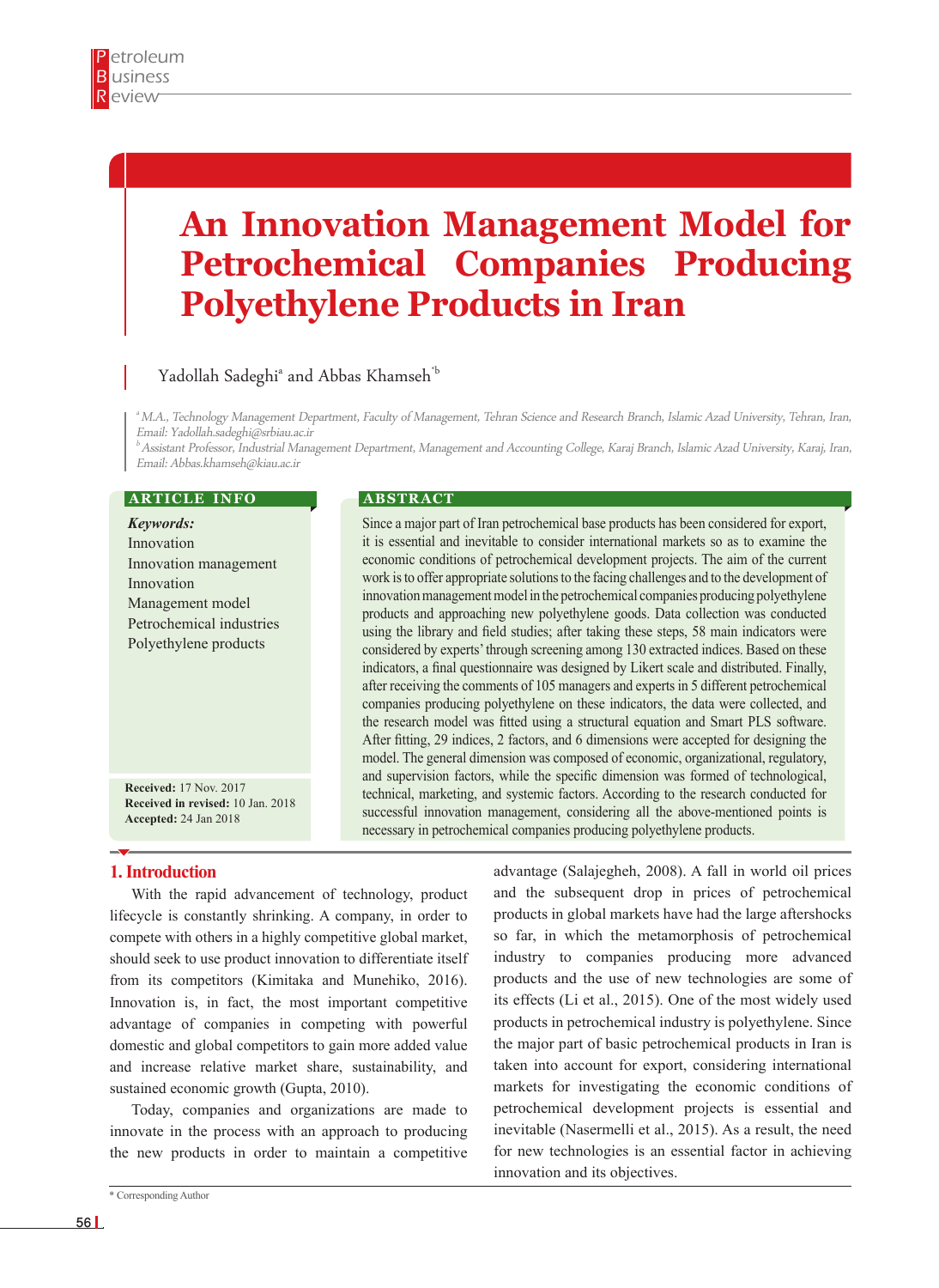Therefore, Iran's petrochemical industry must enter the field of highly value-added petrochemicals and chemicals to leave the challenges; also, it must act as an entrepreneur and must lead to creation of sustainable jobs by the systematic development of downstream petrochemical industries in the form of industrial, petrochemical and chemical parks and by creation of knowledge-based small and medium enterprises approaching innovation and manufacture of new products (Nasermelli et al., 2015). On the other hand, it should cause a reduction in the costs of production and should eventually achieve the maximum added value from petrochemical raw materials. According to the abovementioned problems in Iran's petrochemical industry, the current work seeks appropriate solutions to deal with the encountered challenges and to develop an innovation management model for the petrochemical companies producing polyethylene products; the goal is to adopt an approach to the new polyethylene goods (Nasermelli et al, 2015).

The subject area of this research is linked to the management of innovation in the petrochemical industry. The realm of this research is the petrochemical companies that produce polyethylene products, including five petrochemical companies producing polyethylene chain products. This research uses the data gathered in the period of March 2016 to October 2016, but the data collected from experienced experts in previous years also reflect the value of data from previous years.

Given the lack of attention to the value chain of these polyethylene products, these companies need to focus on generating value-added products for end users in order to generate wealth and value for their stakeholders rather than selling polyethylene; this wat they can develop and innovate highly value-added products.

In selecting the experts of the statistical community, research was carried out to identify the experts in the research and development departments of petrochemical companies and downstream industries; we have focused particularly on those who are expert in the production of polyethylene and related products, including polyethylene pipes and fittings, and those who are aware of the future market of these products.

Therefore, this study was carried out based on the main question of "what is the innovation management model for petrochemical companies producing polyethylene products with an approach toward new polyethylene grades?"

#### **2. Literature review**

Since a major part of Iran's petrochemical base products has been taken into account for export, it is essential and inevitable to consider international markets to examine the economic conditions of petrochemical development projects. The aim of this research in Iran's petrochemical industry is developing appropriate solutions to the facing challenges and for the development of innovation management model in petrochemical companies producing polyethylene products with an approach to the new polyethylene goods. The general dimension is composed of economic, organizational, regulatory, and supervision factors, while the specific dimension is formed of technological, technical, marketing, and systemic factors. According to the research conducted for successful innovation management, considering all the above mentioned points is necessary in petrochemical companies which are producers of polyethylene products (Khamseh and Sadeghi, 2018).

Innovation is a process in which a person allows their imagination at first to ascend to the heavens and then brings it back to Earth; next, he/she engineers the idea to become an idea (Liao and Shih, 2008). Then, ideas are converted to scientific, useful, and convenient thoughts through management. Innovation is described by Schumpeter (1943) as an irreversible and historical change in the way of doing things and a creative destruction. Here, innovations are defined as new creativities in terms of economic importance. In fact, innovation is a process through which existing problems are identified and defined by organization. Then, new knowledge is utilized to actively solve it (Fathian, 2005).

Some innovation studies have focused on types of innovation such as product/process, administrative/ technical, and fundamental/gradual. Other types of innovation are administrative innovation and technical innovation (Li et al., 2015). Technical innovation is related to new products, processes, or services, while institutional innovation refers to changes in the organization social structure such as attraction policies, resource allocation, task structure, authority, and rewards (Foose, 2010).

If an organization seeks survival in a dynamic and changing environment, it is necessary to invest in different types of innovation as they affect organization in different ways and lead to diverse results (Chiesa and Davide, 2011). Some studies related to innovations have focused on its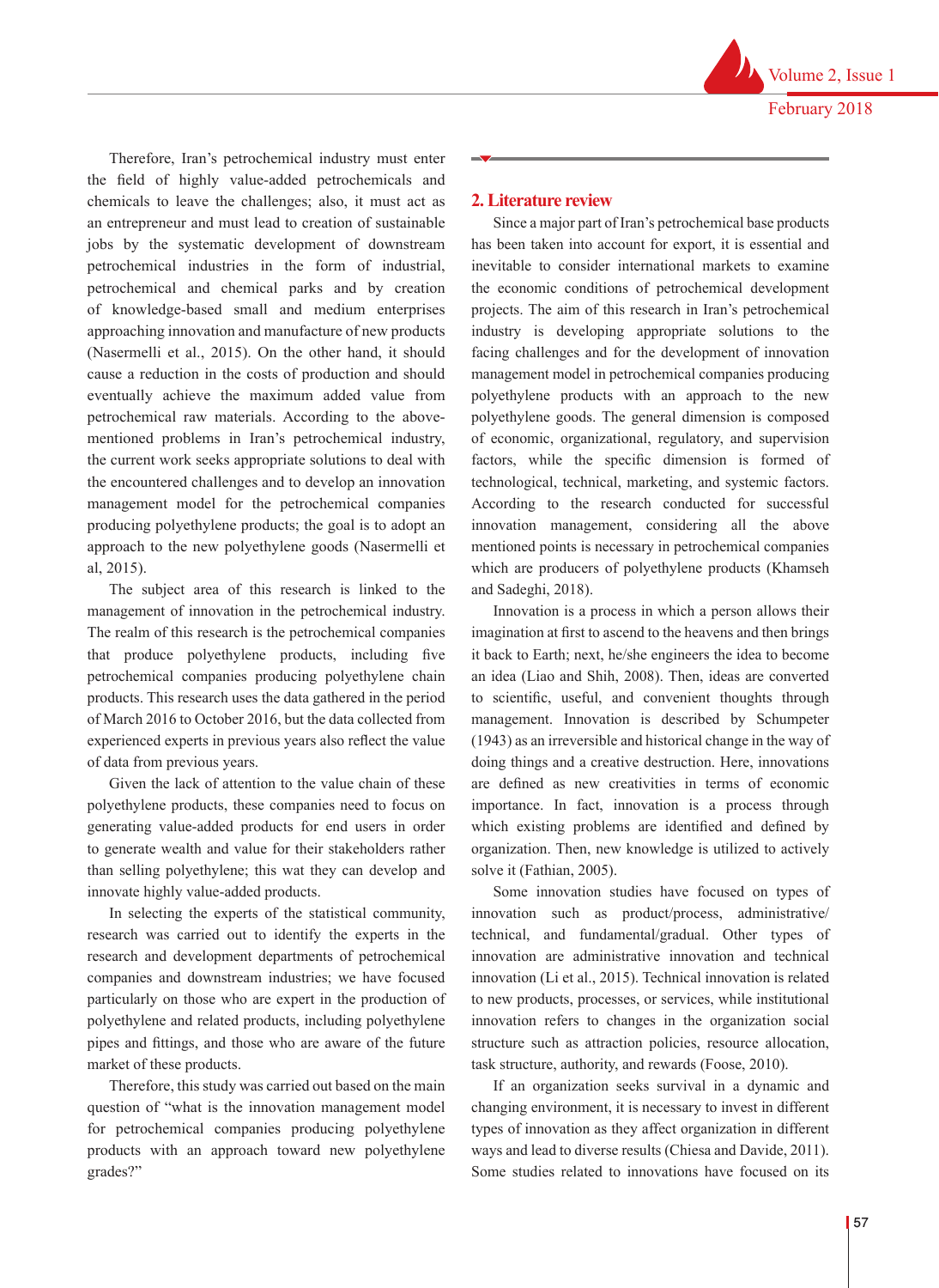different types such as product/process, administrative/ technical, and fundamental/gradual innovations. Some other types of innovation include administrative and technical innovations (Gruber and Ogut, 2014). Technical innovation is defined in relation with new products, processes or services, while administrative innovation is referred to changes in the social structure of the organization such as attracting policies, allocation of resources, structure of duties, powers, and rewards (Rowley, 2011). There are also two categories of innovation in the field of economy and business including gradual innovation and radical innovation (Rasa, 2016). Gradual innovation is the result of a process of continuous improvement. This means that innovation can develop and refine the existing knowledge and processes. On the other hand, fundamental innovation (radical) is an entirely new and discrete phenomenon which is often obtained from the research and development activities in industrial laboratories, academia, or studies. (Chiesa, 2001, North and Smallbone 2000). The present society is associated with movement and dynamism. The axis of the dynamics is removing traditions and past rules. Today, most of the techniques, concepts, approaches, and practices, which have been useful for the effective management of organizations and helped them to grow and succeed over the years, are not practical at present (Popiolek, 2016). In fact, it should be noted that today world is the realm of innovation (Fadaee, Mosayyebi, 2011). Innovation management is the process of combining different knowledge sets together and creation of a successful innovation in situations with high uncertainty and resource mobilization (Tidd, J. Bessant, 2002). Key changes such as the acceleration and global distribution of knowledge production, globalization, and virtual markets; the emergence of active users; the development of technological and social infrastructure which work in the turbulent context of innovation cause the creation of a variety of models, innovation concepts, and processes in the management (Rahimi and Abdolvand, 2016). This has had a significant impact on transforming innovation to a key component of economic policy. Innovation management has increasingly become as one of the main causes of longterm success in companies in competitive markets because companies with a high innovation capacity will be able to respond to environmental challenges more quickly and better. (Liao S. et al., 2008). In a study conducted by Ismail Pur et al. (2016), it was pointed out that access to financial resources has a significant role in managing innovation. Innovation strategy and studying the variables including

appropriate strategies and state control in innovation management were also investigated by Jonathan (2011).

In this regard, leadership style as an influential factor in innovation management has been expressed by Nasermeli et al. (2015). The role of knowledge management and knowledge processes in innovation management was studied by researchers such as Jing Wen et al. (2008) and Bang et al. (2016). Moreover, they confirmed the effect of these characteristics on innovation.

It is indicated in the research conducted by Joe Tidd (2009) that clear goals and strategies, teamwork reflection, strategic cooperation, collaboration and interaction with centers of knowledge, research and development budget, the organizational structure of strengthening innovation, technological capability of suppliers, and the competitive environment of products are considered as factors affecting innovation management. The flexibility of structure and operational processes, the presence of clear procedures and mechanisms, an increased use of product by current customers, and the screening systems of ideas are taken into account as important factors in a research conducted by scholars such as Tidd, J. and Hull (2003) in the management of innovation. Samadi (2012) stated that organizational culture is considered as the effective characteristics of innovation management. Cost efficiency, international standards, and commercialization mechanism of novel ideas were cited as important and effective markers in the management of innovation by Kimitaka, N. Munehiko (2016). The index of innovation costs was investigated in innovation management studied by researchers such as Zhiqiang et al. (2016), and it was concluded that innovation costs were effective on management innovation. In this regard, the strategic cooperation is known as one of the important factors in the management of innovation by Popiolek and Thys (2016) as well as Hejazi and Divsalar (2012). In the same direction, the impact of organizational maturity and wages were pointed out on the innovation management by Hedayati and Khamse (2016). Intellectual property laws and antitrust rules were considered as important and effective characteristics on innovation management by Kexin et al. (2016) as well as Rahimi and Abdolvand (2016). In a subject discussed by Foose et al. (2010), government incentives and motivational systems were taken into account as effective features on the management of innovation. Environmental concerns were noted as an influential factor on innovation management by Mostajabi (2012).

The concepts of scientific changes and the adaptation of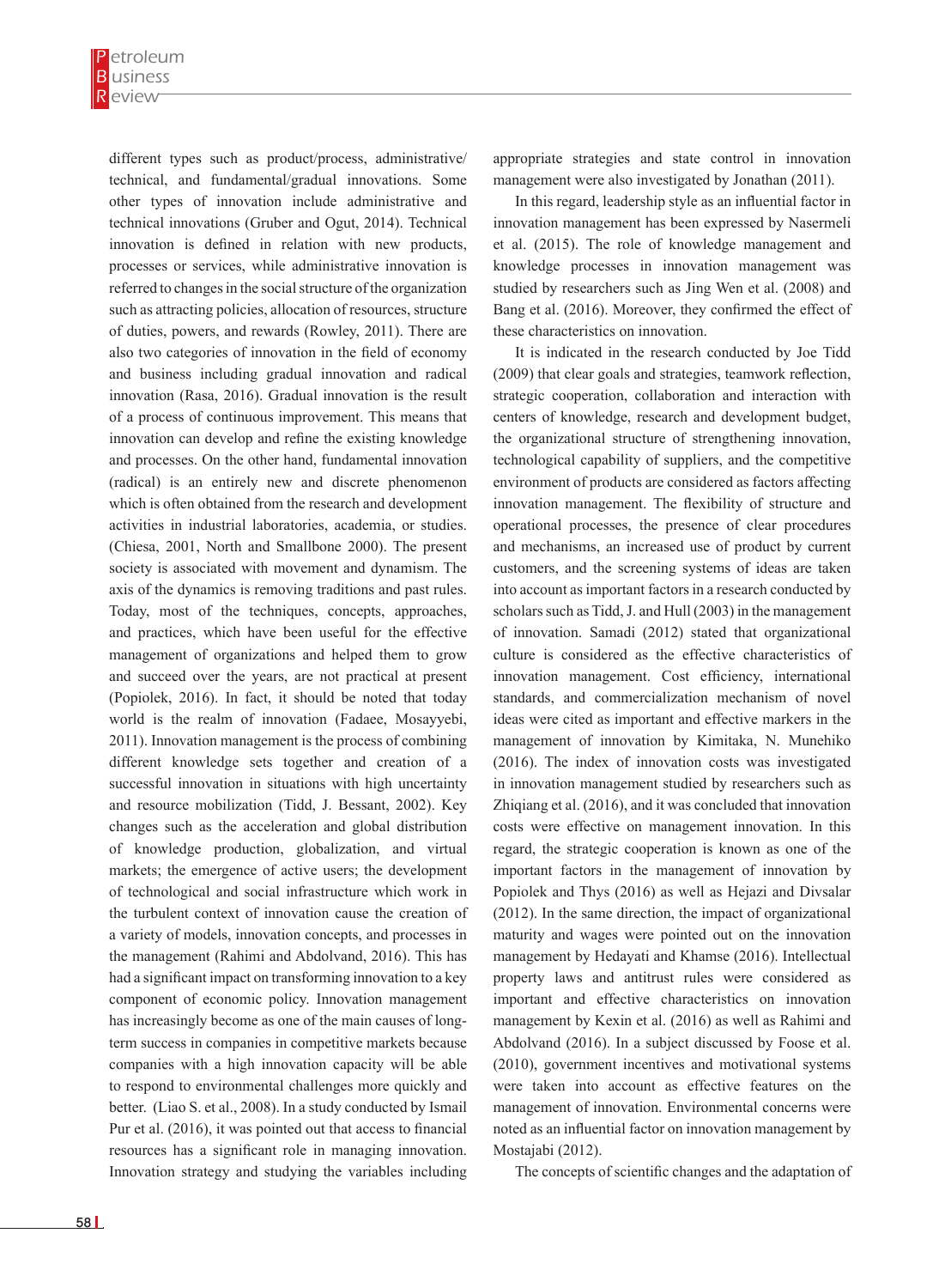technology were examined by Rasa (2016); they studied the impacts of technology compatibility and the development of technology on management innovation and confirmed the effectiveness of compatibility as well as technology development. Market research, identification of customers, and a higher profit margin are taken into account as factors affecting innovation management by Gruber and Ogut (2014) as well as Ismailpur et al. (2016). In this regard, the variable of training and the development of human resources



are considered important in the management of innovation by Soltani and Hussain (2010). On the other hand, the market needs were considered as an effective variable on innovation by Ebrow et al. (2014) and Chen et al. (2016). The development of new markets is also taken into account as an important issue by Jahangard (2003) in this respect. Sales support and network marketing on product innovation were considered significant by Motevasseli and Meygoon (2013). Another variable emphasized by Zhiqiang et al. (2016) is the position of participating in the value chain and considering the upstream and downstream chain of products. Variables of controlling records and measures as well as access to information and scientific systems were addressed by Khamse and Sheikhi (2016) as important issues in assessing the need for management innovation.

The conceptual model of the research extracted from 48 studies is shown in Figure 1, in which innovation in 48 studies is shown in Figure 1, in which innovation in polyethylene products is a type of dependent variable, and the other factors are independent variables.

#### **3. Research method**

In this research an approach combining quantitative and qualitative approaches is developed to achieve research data. In the qualitative section, data theory has been the basis for collecting data (130 indicators). In the quantitative section, the descriptive-survey method has been employed, but the implementation axis is the modeling of structural



**Figure 2: Initial structural equation modeling of research along with coefficients of loading factors**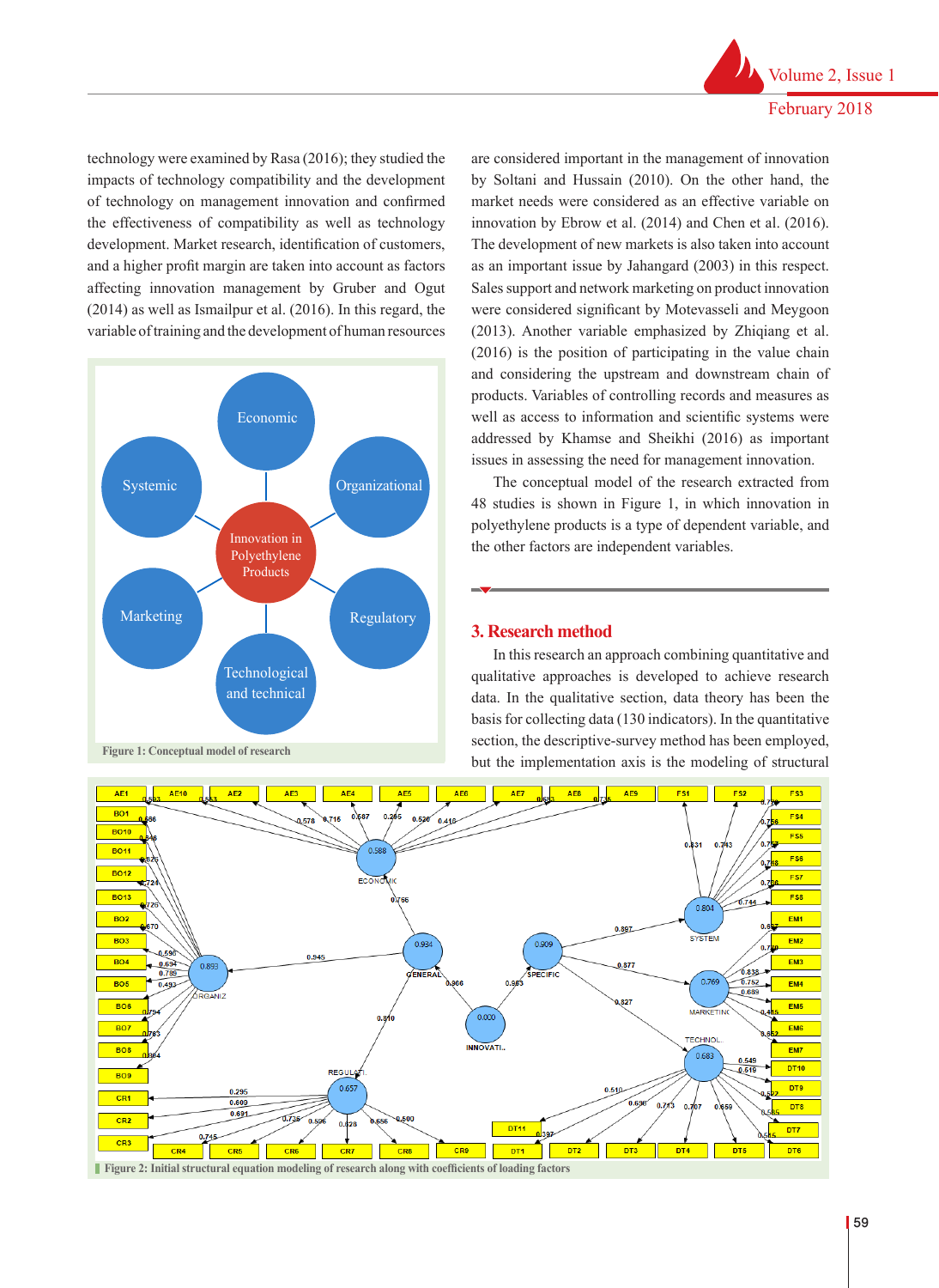equations. It needs to be explained that structural equations have been used to confirm and fit the research pattern.

This study is considered as a descriptive research since the current situation is described by its results. Due to the direct connection of researchers with the studied phenomena, it is also considered as a field study. Moreover, it is an applied research since factors which are effective on innovation management in petrochemical companies producing polyethylene products and used in industry are identified in the current study. Data collection method was conducted using questionnaires and interviews with experts. The reliability of the questionnaire was evaluated by implementing Cronbach's alpha; its validity was also approved by the judgment of experts.

Based on studying the literature and summarizing conducted research and experts' perspectives, 130 effective indices on the management of innovation in the petrochemical industry producing polyethylene products were extracted by designing a questionnaire with Likert scale. Then, experts were surveyed for the effectiveness of these measures, and decisions were made using these indicators. After the screening, 58 indices were accepted and categorized in the form of 2 factors and 6 dimensions. The main identified dimensions include the general dimension, which consists of (economic, organizational, regulatory, and supervisory) factors and the specific dimension, which contains (technical and technological, marketing, and systemic) factors. The

final questionnaire was designed and distributed among managers and experts in 5 petrochemical companies producing polyethylene products, and the questionnaires were then collected. A total of 25 managers and experts in each of the companies were selected as the statistical population. Finally, among 125 distributed questionnaires, 105 ones were completed and returned. The research model was then fitted using the structural equation and Smart PLS software.

Based on the purpose, title, and the conceptual model of study, the research questions are as follows:

1- What are indicators and factors effective on the innovation management in polyethylene products with an approach to the new products?

2- What is the form of innovation management model in petrochemical companies producing polyethylene products? 3- How is the ranking of factors affecting the innovation management in petrochemical companies producing polyethylene products?

#### **4. The findings of the first research question**

58 main filtered indicators were obtained to answer this research question. Finally, the research model was analyzed with SMART PLS software for validation; the research model is shown as Figure 3 which is an indicator

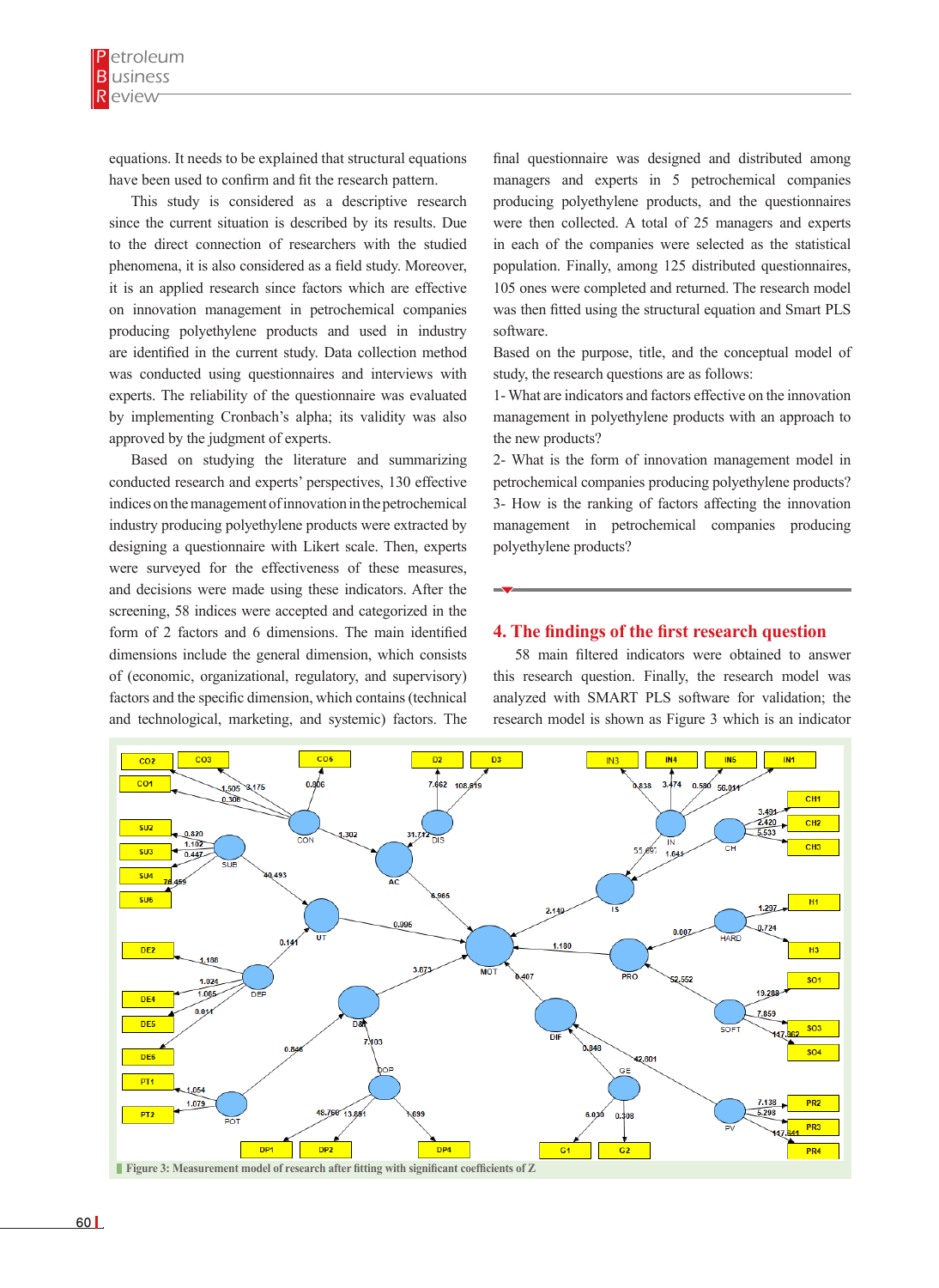

|                                          |                  | Table 1- Results of the fit tests of the research model |                                                  |                                                                                                                                          |                                                                                                                                                                                                                |
|------------------------------------------|------------------|---------------------------------------------------------|--------------------------------------------------|------------------------------------------------------------------------------------------------------------------------------------------|----------------------------------------------------------------------------------------------------------------------------------------------------------------------------------------------------------------|
| <b>Model</b>                             |                  | <b>Test Type</b>                                        |                                                  | <b>Acceptance Criteria</b>                                                                                                               | <b>Test Result</b>                                                                                                                                                                                             |
| Analysis of reflective measurement model |                  | Homogeneity test                                        |                                                  | Load factors of all indica-<br>tors are greater than 0.7                                                                                 | Removing 28 indicators with<br>a load factor under 0.7                                                                                                                                                         |
|                                          | Reliability Test |                                                         | Cronbach's alpha                                 | Greater than 0.7                                                                                                                         | Approval for all the factors                                                                                                                                                                                   |
|                                          |                  |                                                         | Composite reliability                            | Greater than 0.7                                                                                                                         | Approval for all the factors                                                                                                                                                                                   |
|                                          |                  |                                                         | Shared reliability                               | Greater than 0.5                                                                                                                         | Approval for all the factors                                                                                                                                                                                   |
|                                          |                  | Convergent<br>validity                                  | Significance                                     | T-value is greater than the<br>absolute value of 1.96                                                                                    | <b>Reliability Test</b>                                                                                                                                                                                        |
|                                          |                  |                                                         | Homogeneity                                      | All the loading factors after<br>fitting are greater than 0.7                                                                            | Approval for all the indices                                                                                                                                                                                   |
|                                          |                  |                                                         | <b>AVE</b>                                       | Greater than 0.5                                                                                                                         | Approval for all the factors                                                                                                                                                                                   |
|                                          |                  |                                                         | CR>AVE                                           | Greater than 0.5                                                                                                                         | Approval for all the factors                                                                                                                                                                                   |
|                                          | Validity test    |                                                         | Transverse<br>load test                          | Load factor of all observable vari-<br>ables on the corresponding latent<br>variable is at least 0.1 higher                              | Approval for all the indices                                                                                                                                                                                   |
|                                          |                  |                                                         | Fornell-<br>Larcker test                         | Square root of the AVE for each<br>factor is more than a correlation<br>of the factor with other reflec-<br>tive factors in the model    | Approval for all the factors                                                                                                                                                                                   |
|                                          |                  |                                                         | <b>Quality test</b><br>of measure-<br>ment model | Coefficient of variation of shared<br>indicators with three values<br>including: $0.35$ (strong), $0.15$<br>(average), and $0.02$ (weak) | Quality measurement of model for all<br>the factors and variables is strong.                                                                                                                                   |
| Analysis of structural model             |                  | Factor of significance                                  |                                                  | T-value for all the relationships<br>between the independent and<br>dependent variables is greater<br>than the absolute value of 1.96.   | It is confirmed for all of the re-<br>search relations.                                                                                                                                                        |
|                                          |                  | The coefficient of de-<br>termination $(R2)$            |                                                  | Value of determination coef-<br>ficient: $0.67$ (strong), $0.33$<br>$(average), 0.19$ (weak)                                             | Coefficient of determination is moder-<br>ate to high for economic, regulatory,<br>supervisory, and technological fac-<br>tors, and it is strong for other factors.                                            |
|                                          |                  | Relationship of predictor Q2                            |                                                  | The amount of Q2 with the pre-<br>dictive power: 0.35 (strong),<br>$0.15$ (average), $0.02$ (weak)                                       | Moderate to high predictive power is<br>confirmed for general, proprietary, regu-<br>latory, supervisory, and economic fac-<br>tors, and strong predictive power are<br>confirmed for all the other variables. |
| Analysis of<br>the overall<br>model      | <b>GOF</b>       |                                                         |                                                  | The index with three values: 0.35<br>$(\text{strong})$ , 0.15 (average), 0.02 (weak)                                                     | GOF=0.68 very good fit. The gen-<br>eral model is confirmed.                                                                                                                                                   |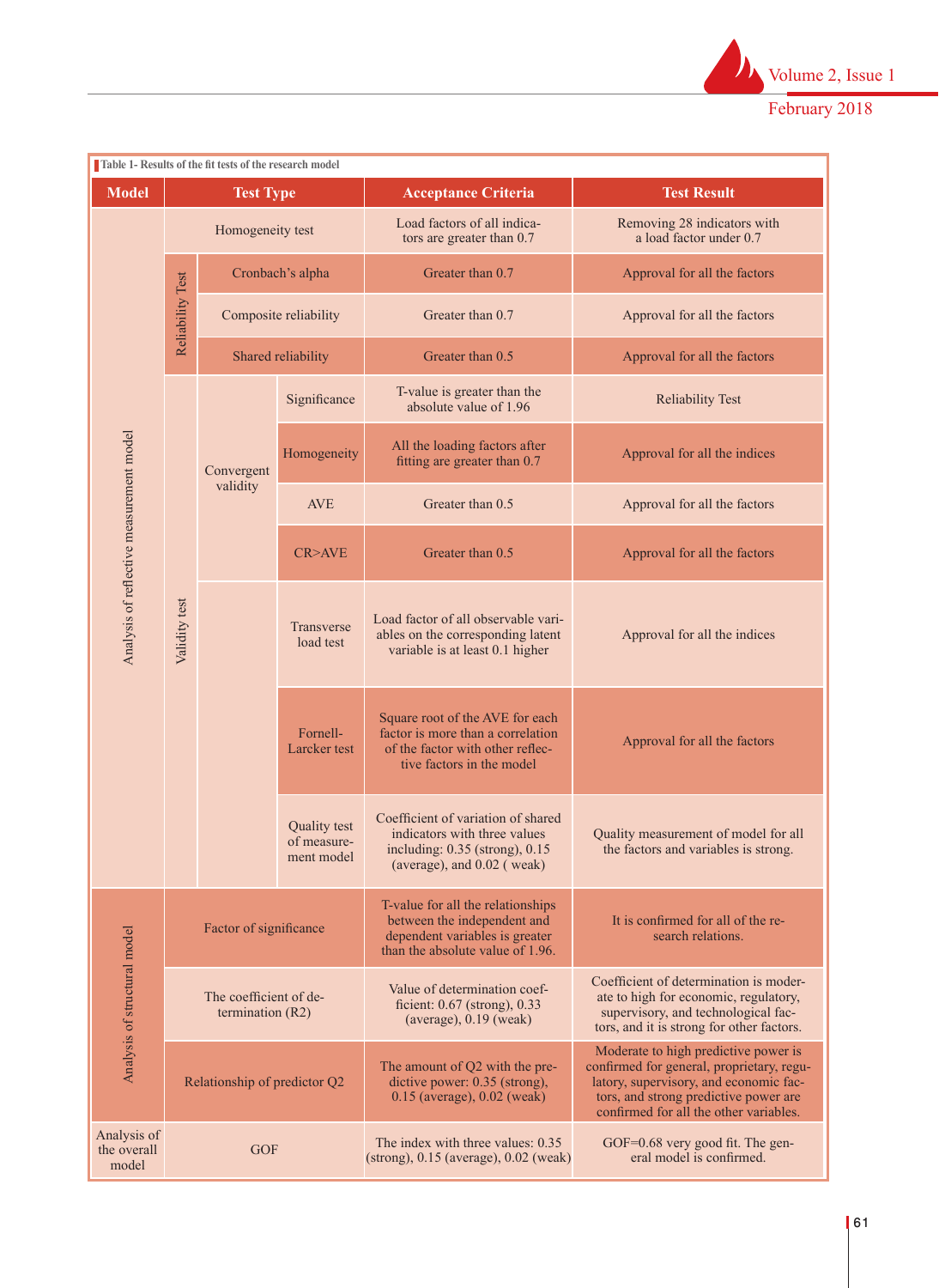| Table 2- Indicators and factors affecting innovation management in petrochemical companies producing polyethylene products |                 |          |                                                  |                      |                                                                                         |                 |                          |                |                |
|----------------------------------------------------------------------------------------------------------------------------|-----------------|----------|--------------------------------------------------|----------------------|-----------------------------------------------------------------------------------------|-----------------|--------------------------|----------------|----------------|
| <b>Row</b>                                                                                                                 | <b>Factors</b>  | R2       | Dimen-<br>sions                                  | R2                   | <b>Indicators</b>                                                                       | ID<br>Code      | <b>Loading</b><br>factor | R <sub>2</sub> | <b>Ranking</b> |
| $\mathbf{1}$                                                                                                               |                 |          | Economic                                         |                      | Access to financial resources                                                           |                 | 0.755                    | 0.57           | Third          |
| $\overline{c}$                                                                                                             |                 |          |                                                  |                      | Development of downstream / up-<br>stream industries and products                       | AE8             | 0.789                    | 0.62           | Second         |
| 3                                                                                                                          |                 |          |                                                  |                      | Economic development                                                                    |                 | 0.838                    | 0.68           | First          |
| $\overline{4}$                                                                                                             |                 |          | Organizational                                   | 0.893683             | Method of leadership                                                                    |                 | 0.707                    | 0.49           | Eighth         |
| 5                                                                                                                          |                 |          |                                                  |                      | Innovation strategy                                                                     | BO <sub>5</sub> | 0.789                    | 0.60           | Third          |
| 6                                                                                                                          |                 |          |                                                  |                      | Organizational culture                                                                  | BO7             | 0.780                    | 0.60           | Fourth         |
| $\tau$                                                                                                                     | General factors |          |                                                  |                      | Specified objectives and strategies                                                     | <b>BO8</b>      | 0.767                    | 0.57           | Fifth          |
| $8\,$                                                                                                                      |                 |          |                                                  |                      | Thinking about team work                                                                |                 | 0.841                    | 0.70           | Second         |
| 9                                                                                                                          |                 |          |                                                  |                      | Organizational structure reinforcing innovation                                         |                 | 0.851                    | 0.72           | First          |
| 10                                                                                                                         |                 |          |                                                  |                      | Organizational maturity                                                                 |                 | 0.741                    | 0.54           | Seventh        |
| 11                                                                                                                         |                 |          |                                                  |                      | Motivational systems                                                                    | <b>BO13</b>     | 0.758                    | 0.56           | Sixth          |
| 12                                                                                                                         |                 |          | Regulatory                                       |                      | <b>Antitrust laws</b>                                                                   |                 | 0.805                    | 0.64           | Third          |
| 13                                                                                                                         |                 |          |                                                  |                      | Specified national industrial policies                                                  |                 | 0.855                    | 0.72           | First          |
| 14                                                                                                                         |                 |          |                                                  |                      | Privatization policy                                                                    | CR5             | 0.826                    | 0.67           | Second         |
| 15                                                                                                                         |                 | 0.934257 | Technological<br>and Technical<br>sting<br>Marke | 0.600180<br>0.686799 | The technological capabilities of providers                                             | DT <sub>2</sub> | 0.854                    | 0.72           | Second         |
| 16                                                                                                                         |                 |          |                                                  |                      | <b>Technology Compatibility</b>                                                         |                 | 0.859                    | 0.72           | First          |
| 17                                                                                                                         |                 |          |                                                  |                      | Development of technology                                                               | DT4             | 0.834                    | 0.68           | Third          |
| 18                                                                                                                         |                 |          |                                                  |                      | Increased use of product by current customers                                           |                 | 0.788                    | 0.60           | Third          |
| 19                                                                                                                         |                 |          |                                                  |                      | Sales support                                                                           |                 | 0.839                    | 0.68           | First          |
| 20                                                                                                                         |                 |          |                                                  |                      | Competitive environment of product                                                      |                 | 0.808                    | 0.64           | Second         |
| 21                                                                                                                         |                 |          |                                                  |                      | Market needs                                                                            | EM <sub>5</sub> | 0.724                    | 0.51           | Fourth         |
| 22                                                                                                                         |                 |          | System                                           |                      | Specialized systems for screening ideas                                                 | FS1             | 0.831                    | 0.68           | First          |
| 23                                                                                                                         |                 |          |                                                  |                      | Access to information and knowl-<br>edge systems in petrochemical field                 |                 | 0.743                    | 0.54           | Eighth         |
| 24                                                                                                                         |                 |          |                                                  |                      | Commercialization mechanism of in-<br>novative ideas in the market                      |                 | 0.770                    | 0.59           | Second         |
| 25                                                                                                                         |                 |          |                                                  |                      | Existing clear procedures and mechanisms                                                |                 | 0.755                    | 0.56           | Fifth          |
| 26                                                                                                                         |                 |          |                                                  |                      | Controlling records of previous measures                                                |                 | 0.756                    | 0.56           | Fourth         |
| 27                                                                                                                         |                 |          |                                                  |                      | Company status in the value chain                                                       | FS6             | 0.747                    | 0.54           | Sixth          |
| 28                                                                                                                         |                 |          |                                                  |                      | Knowledge management and<br>knowledge processes<br>The flexibility of structure and op- | FS7             | 0.765                    | 0.57           | Third          |
| 29                                                                                                                         |                 |          |                                                  |                      | erational processes                                                                     | FS8             | 0.744                    | 0.54           | Seventh        |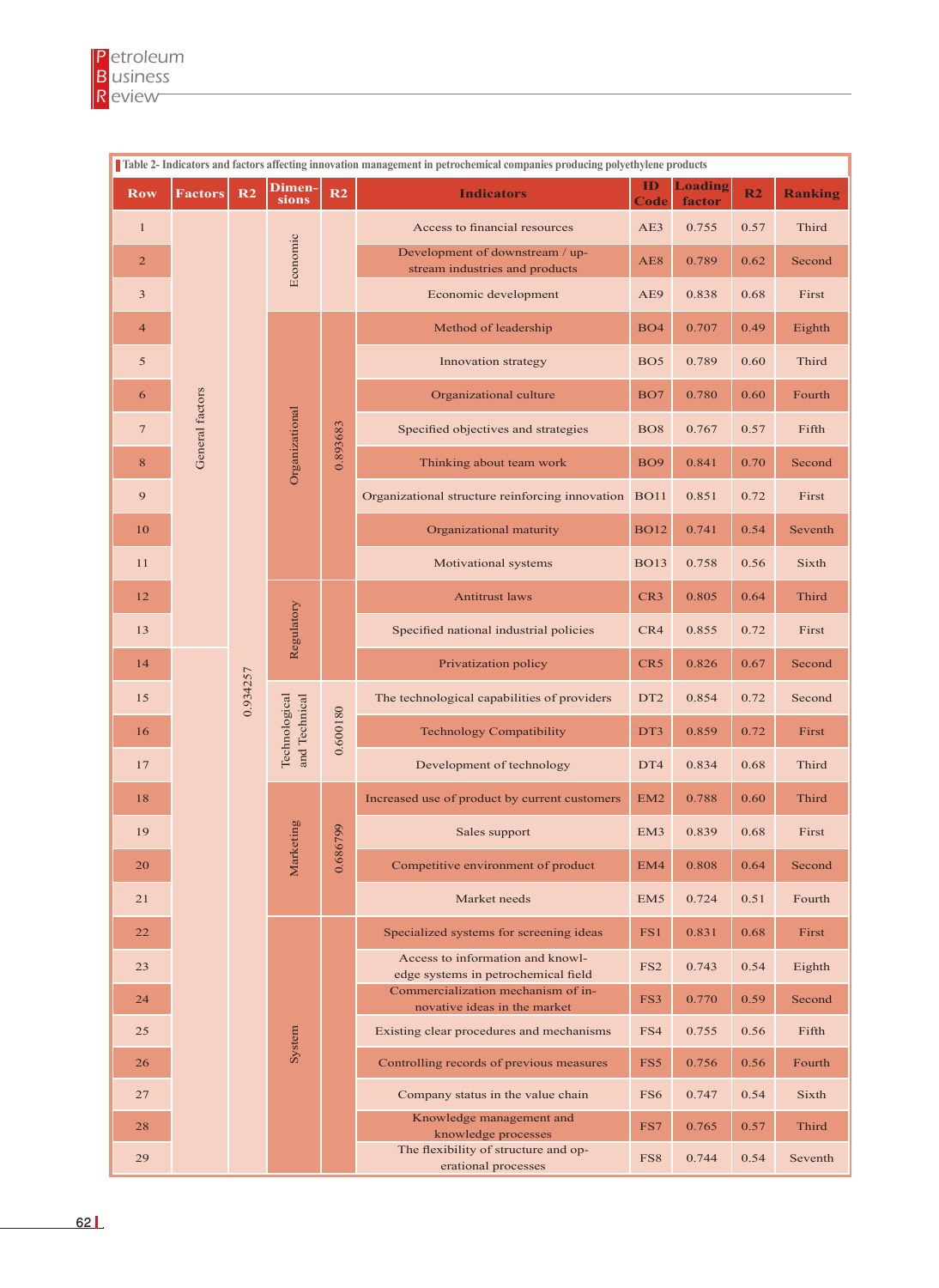of initial measurement model in case of estimating standard coefficients and as Figure 4 which is a representative of corrective measurement model (approved model) in case of estimating non-standard coefficients (significance of Z). All the questions with loading factors less than 0.7 are removed from the research model. Indicators, in which their loading factors are close to 0.7 and the indices of the variable are compensated by another loading factor, can be retained in





**Figure 5: The structural model In the case of significance (non-standard)** 



**Figure 6: <b>Figure 6: Figure 6:** *The model of innovation management* **in periodic companies producing polyethylene products** 

the model (Hair, 2006). According to Figure 3, 29 indicators were excluded from the model for the homogeneity of the model.

 Any researcher who has documented his research in the form of a structural equation model must know that the developed model, based on the theoretical framework and the empirical background, is consistent with reality and is derived from acceptable scientific tests and criteria for confirming the theoretical model. Employing PLS software for this test should use acceptable scientific tests.

 The results of all the tests of reflective measurement models, structural models, and general models are shown in Table 1. Finally, structural model in case of estimating path coefficients is shown in Figure 4, while the structural model in case of the significance of path coefficients is represented in Figure 5.

According to the above table, indicators and factors affecting innovation management in petrochemical companies producing polyethylene products are obtained as tabulated in Table 2.

### **5. The results of the second research question**

By using the indices extracted from a literature review, obtained by the conducted research, and gathered from experts in petrochemical industry and by confirming the model fitting based on Figure 2 and Table 1, an innovation management model in petrochemical companies producing polyethylene products was obtained as shown in

In this study, the above-mentioned criteria as effective variables on the necessity of innovation in petrochemical companies producing polyethylene products were extracted by taking the advantage of previous studies related to the subject as well as using experts' opinions.

The criteria are divided in two dimensions, including general and specific factors. Economic, organizational, regulatory, and supervisory indicators were considered Figure 6: The model of innovation management in petrochemical in the general dimension, while technological, technical, companies producing polyethylene products

| Table 3- Ranking of effective factors and dimensions on innovation management in petrochemical companies producing polyethylene products |                  |                |             |                             |                         |                |              |
|------------------------------------------------------------------------------------------------------------------------------------------|------------------|----------------|-------------|-----------------------------|-------------------------|----------------|--------------|
| <b>Factor</b>                                                                                                                            | Path coefficient | R <sub>2</sub> | <b>Rank</b> | <b>Dimensions</b>           | <b>Path coefficient</b> | R <sub>2</sub> | Rank         |
| General                                                                                                                                  | 0.967            | 0.935          | First       | Economic                    | 0.708                   | 0.501          | Fifth        |
|                                                                                                                                          |                  |                |             | Organizational              | 0.945                   | 0.893          | First        |
|                                                                                                                                          |                  |                |             | Regulatory                  | 0.655                   | 0.429          | <b>Sixth</b> |
| Specific                                                                                                                                 | 0.957            | 0.915          | Second      | Technological and technical | 0.775                   | 0.600          | Forth        |
|                                                                                                                                          |                  |                |             | Marketing                   | 0.829                   | 0.687          | <b>Third</b> |
|                                                                                                                                          |                  |                |             | Systemic                    | 0.901                   | 0.811          | Second       |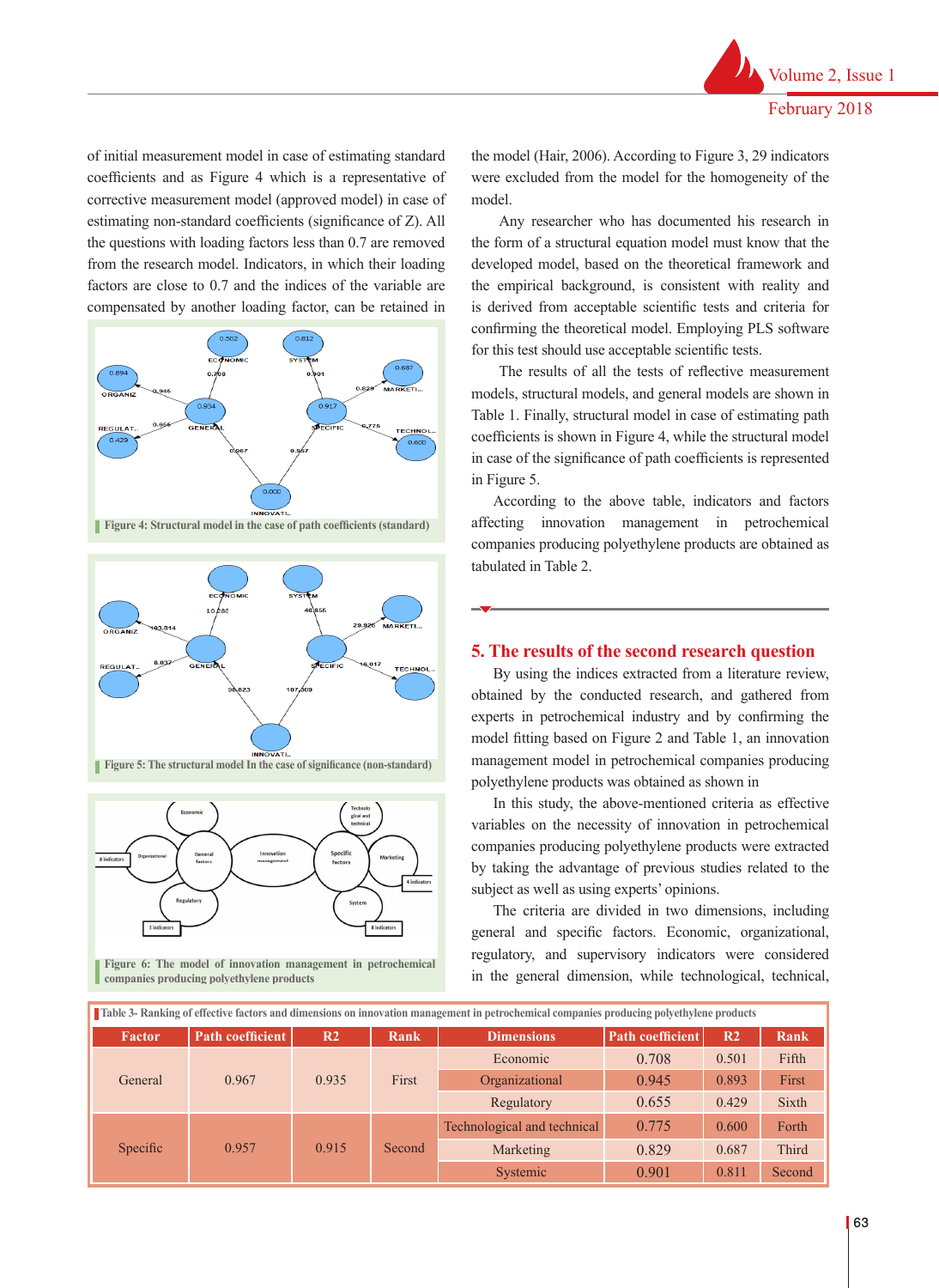marketing, and system indicators were taken into account in the specific dimension.

#### **6. The results of the third research question**

According to the output of Smart PLS software, ranking of effective factors was conducted according to the coefficient of determination. Therefore, the rating of each factor and the dimensions affecting innovation management in the petrochemical industry is presented in Table 3.

#### **7. Discussion and conclusion**

As the major part of basic petrochemical products in Iran are currently planned for export, considering international markets for investigating economy conditions and petrochemical development projects is essential and inevitable. This research was conducted in order to achieve appropriate solutions to the challenges and for the development of innovation management model in petrochemical companies producing polyethylene products. In this study, 2 factors, 6 dimensions, and 58 indices were obtained; the results of the research indicated that economic, organizational, regulatory, supervisory, technological, and technical marketing as well as systemic dimensions, i.e. the general and specific dimensions, has a significant effect on innovation management in petrochemical companies producing polyethylene products. As a result, between the two factors involved, the general factor has the maximum influence on innovation management. On the basis of the outcomes obtained by SMART PLS software output, the indicators with the maximum R2 value have a greater share in explaining variance and in strengthening and predicting the behavior of the related factors; thus, more attention should be paid to them.

Innovations of this research are as the following:

- Innovation management model in petrochemical companies producing polyethylene products is proposed for the first time in this research;
- The study specifically concentrates on innovation management in petrochemical companies producing polyethylene products;
- The extracted model for managing innovation is obtained locally based on the collaboration of companies producing polyethylene products with an approach to the new polyethylene grades, and it enjoys integrity and high

reputation in the mentioned companies.

- According to the results presented in Tables 2 and 3 and Figure 2, the following results and recommendations are drawn:
- Economic development (AE9) in the economic factor of the indicator has the highest R2 among other indicators of this dimension. This means that the economic factor has the greatest share in explaining the variance of the economic factor. In this regard, it is suggested that the government should increase investment in petrochemical companies producing polyethylene products and should pay special attention to such companies.
- The organizational structure of innovation reinforcement (BO11) in the organizational indicator has the highest R2. In this context, it is recommended that the structure of the petrochemical companies producing polyethylene products be revised, and a flexible structure with minimal bureaucracy is employed.
- Specified national industrial policies (CR4) in regulatory and supervisory factor have the greatest share in explaining this factor. It is recommended that the government should take action on the codification of the industrial policies which reinforce innovative products for petrochemical companies in the field of polyethylene to strengthen this factor.
- The compatibility of technology (DT3) in technological and technical factor has the highest R2; improvement to greater efficiency is suggested so that innovative technologies are used locally and the specific circumstances of the companies are considered. Moreover, necessary adaptability is performed in the field of technology transfer.
- The index of sales support (em3) in marketing factor has the highest R2. Therefore, it is recommended that the process of selling support be revised and the responsible department be strengthened by education and training in order to strengthen this indicator.
- The highest value of R2 in the system factor is related to specialized screening system of ideas (fs1). It is recommended that a system should collect and select ideas and should eventually implement selected ideas so that it can lead to value takeover created and can maintain and strengthen the proposed indicator.
- In this research, applied proposals can be explained based on the determination coefficients of the same R2; in fact, the highest determination coefficients that determine the contribution of each indicator in the relevant factor should be strengthened.
- Finally, it is recommended that other researchers in the